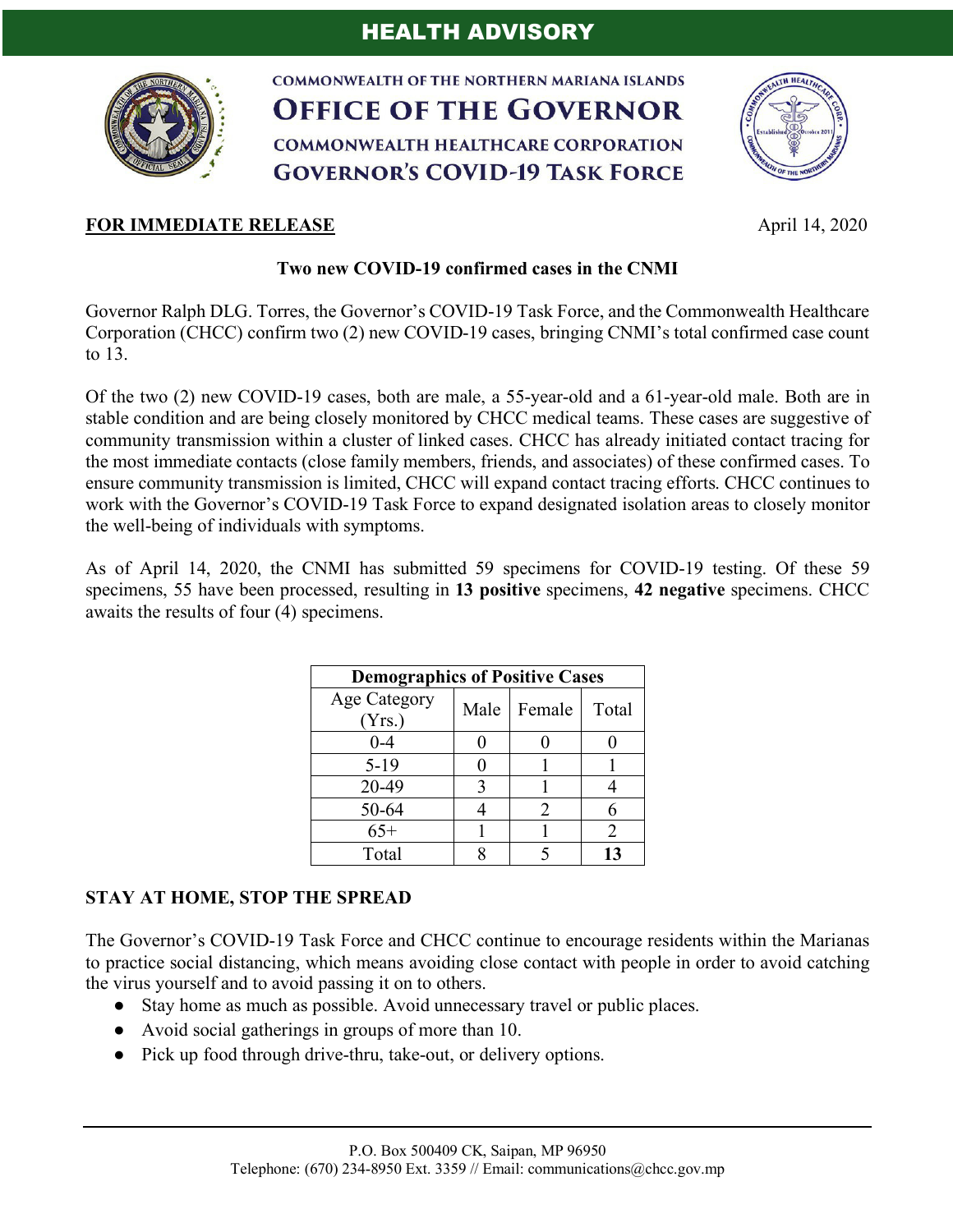- Only one healthy adult from the household should run necessary errands, such as getting groceries or picking up medications. Leave children, elderly, and other vulnerable people at home as much as possible. When returning home from an errand, wash your hands before doing anything else.
- Older adults and people with chronic medical conditions are at higher risk of getting very sick from this illness. People at high risk should stay at home as much as possible.
- Create a household plan of action https://www.cdc.gov/coronavirus/2019-ncov/prepare/checklisthousehold-ready.html
- Ensure a 30-day supply of all medicines.

Continue good hand hygiene:

- Wash your hands for at least 20 seconds with soap and water, avoid touching your face, cover coughs and sneezes with a tissue or your sleeve.
- Use an alcohol-based hand sanitizer if soap and water are not readily available.

Know the signs and symptoms of COVID-19 and what to do if you become symptomatic:

- Stay home when you are sick and if you recently traveled to a place with COVID-19. Selfquarantine means:
	- Choosing a room in your house that can be used to separate sick household members from others.
	- Washing your hands often with soap and water for at least 20 seconds. If soap and water are not available, use an alcohol-based hand sanitizer.
	- Avoiding touching your eyes, nose, and mouth with unwashed hands.
	- Limiting visitors

The CHCC appreciates the patience and understanding of the community at this time. To obtain general information about the CNMI COVID-19 response, please contact the Governor's COVID-19 Task Force Hotline at 287-0046 This number is available Monday to Sunday 7:00AM-7:00PM

For medical information about COVID-19, please reach out to the COVID-19 Infoline at the following numbers: 285-1542/1672/1352/1854 These numbers are available Monday to Sunday 7:30AM-8:00PM

For mental health support and helpful tips during a crisis please call the Mental Health Support Line at 285-1856/1857 These numbers are available Monday to Friday 7:30AM-4:30PM.

For more information about DIY face coverings, please visit https://www.cdc.gov/coronavirus/2019 ncov/prevent-getting-sick/cloth-face-cover.html

For more information about CHCC programs, please follow CHCC on Facebook, Instagram, Twitter at @cnmichcc, check out our website at www.chcc.gov.mp or call us at (670) 234-8950.